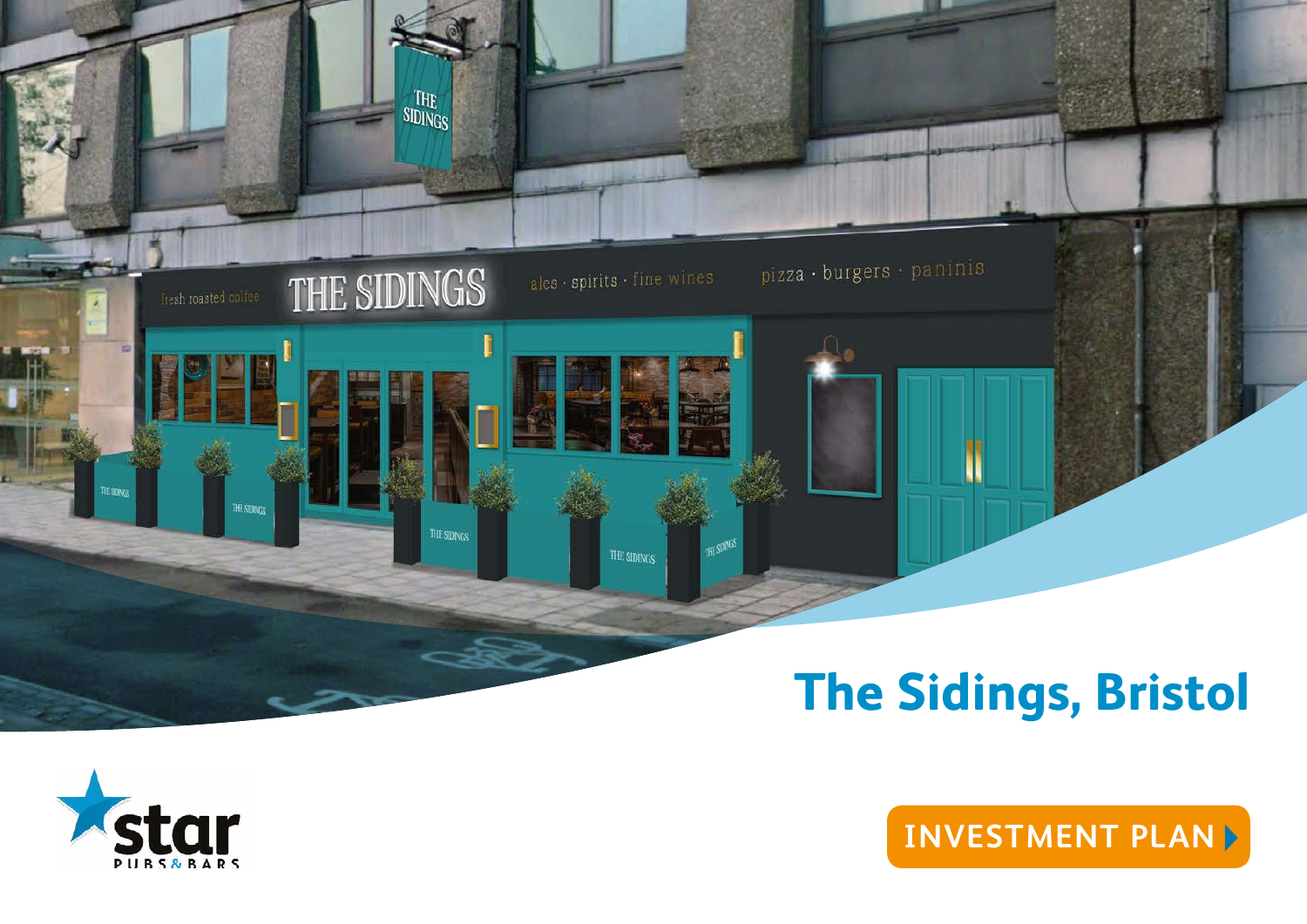<span id="page-1-0"></span>

**[VISIT OUR WEBSITE](https://www.starpubs.co.uk/pubs/centurion-waterlooville)**

| <b>ABOUT THE</b><br><b>OPPORTUNITY</b> | <b>FLOOR PLAN &amp;</b><br><b>FINISHES</b> | <b>\EXTERNAL</b><br><b>REFURBISHMENT</b> | <b>FIND OUT MORE</b> |
|----------------------------------------|--------------------------------------------|------------------------------------------|----------------------|
|                                        |                                            |                                          |                      |



### **The Sidings** Temple Gate, Bristol BS1 6PL

- **Why invest? • On the map** The Sidings occupies a great position opposite Bristol's main train station, with thousands of people passing by every day.
	- **• New lease of life** Our refurbishment plans will make the pub stand out, with eye-catching externals and a bright, vibrant interior to match that will draw in a wide range of customers.



|                            | and a bright, vibrant interior to match that will draw in a wide range of customers.                                                                                                                                                                                                                                                 |
|----------------------------|--------------------------------------------------------------------------------------------------------------------------------------------------------------------------------------------------------------------------------------------------------------------------------------------------------------------------------------|
| <b>Target</b><br>customers | The pub will have broad appeal, with commuters, office workers, local residents and visitors to the city<br>$\blacksquare$<br>dropping by throughout the day.                                                                                                                                                                        |
| <b>Offer</b>               | A specialised, simple but stand-out menu focused on speedy delivery and quality.<br>$\blacksquare$ .<br>A welcoming atmosphere for a wide and varied range of customers.<br>$\blacksquare$<br>A new outdoor seating area and external redesign that will catch the eye of travellers exiting the train<br>$\blacksquare$<br>station. |



Visuals are for illustrative purposes only. Schemes may vary post completion.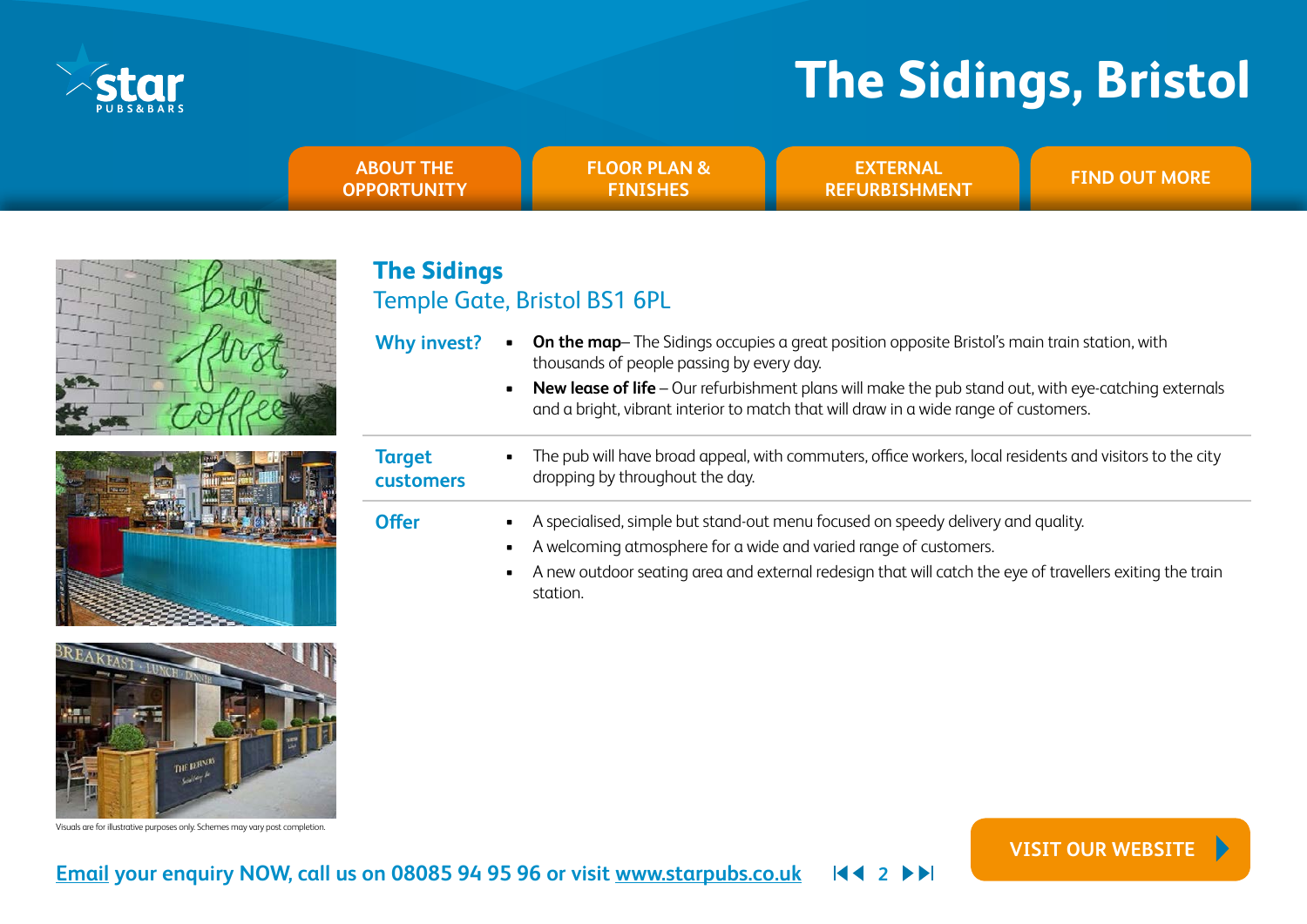<span id="page-2-0"></span>

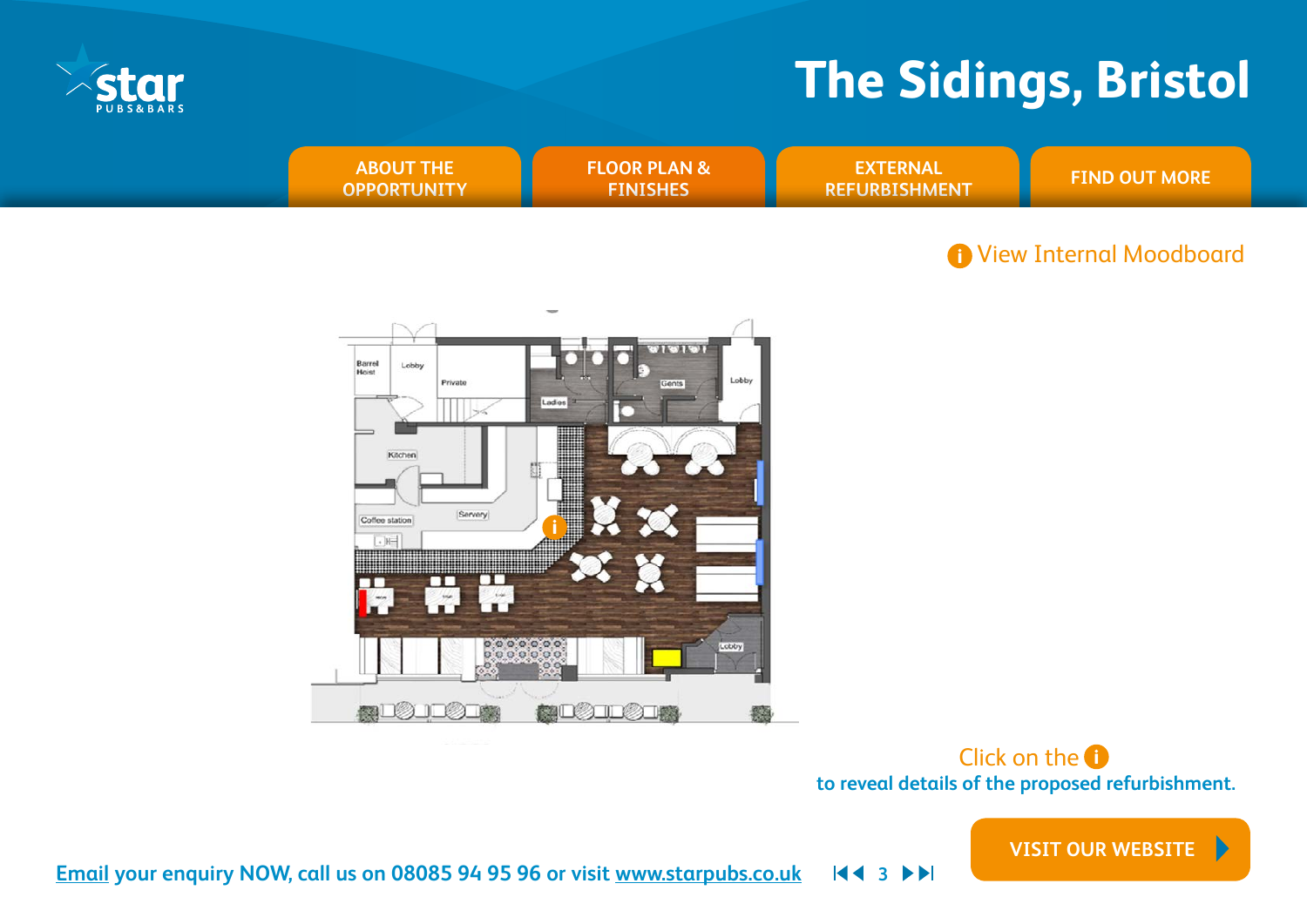**[VISIT OUR WEBSITE](https://www.starpubs.co.uk/pubs/centurion-waterlooville)**

<span id="page-3-0"></span>



**to reveal details of the external refurbishment.**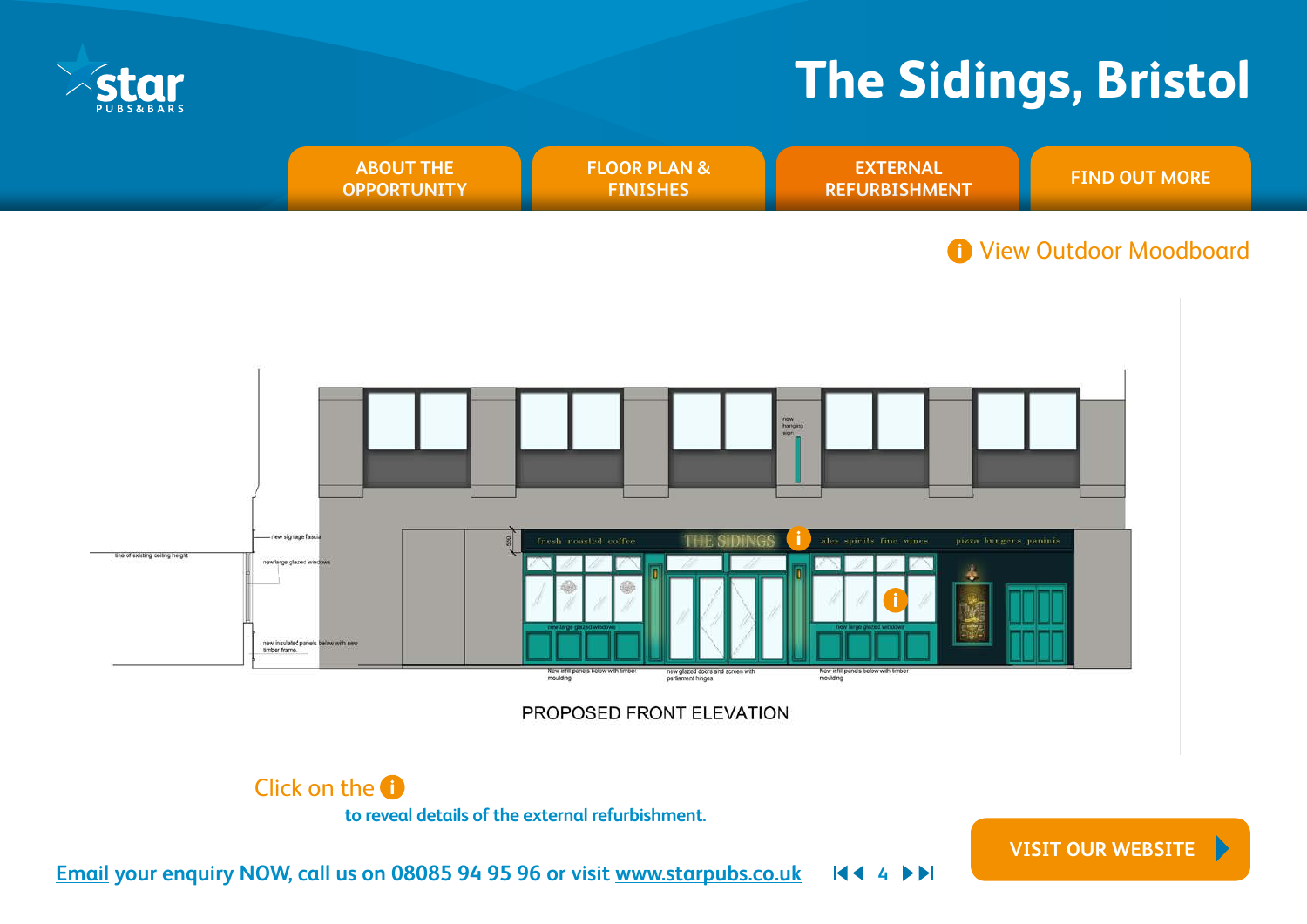<span id="page-4-0"></span>

**EXTERNAL ABOUT THE READ ABOUT THE READ ASSESSED ASSOCIATE READ ABOUT MORE [OPPORTUNITY](#page-1-0) [FLOOR PLAN &](#page-2-0)  FINISHES**

**EXTERNAL [REFURBISHMENT](#page-3-0)**

**[VISIT OUR WEBSITE](https://www.starpubs.co.uk/pubs/centurion-waterlooville)**



## **This is an exciting opportunity to take on a pub in an exceptionally high-footfall location, appealing to commuters, tourists and local residents alike.**

Our refurbishment works will provide a new outdoor area to entice passersby, who can expect a high quality food menu alongside a great range of drinks.

**Interested? Call us today.**

Call on 08085 94 95 96

Or follow the simple online application process at [www.starpubs.co.uk](http://www.starpubs.co.uk)